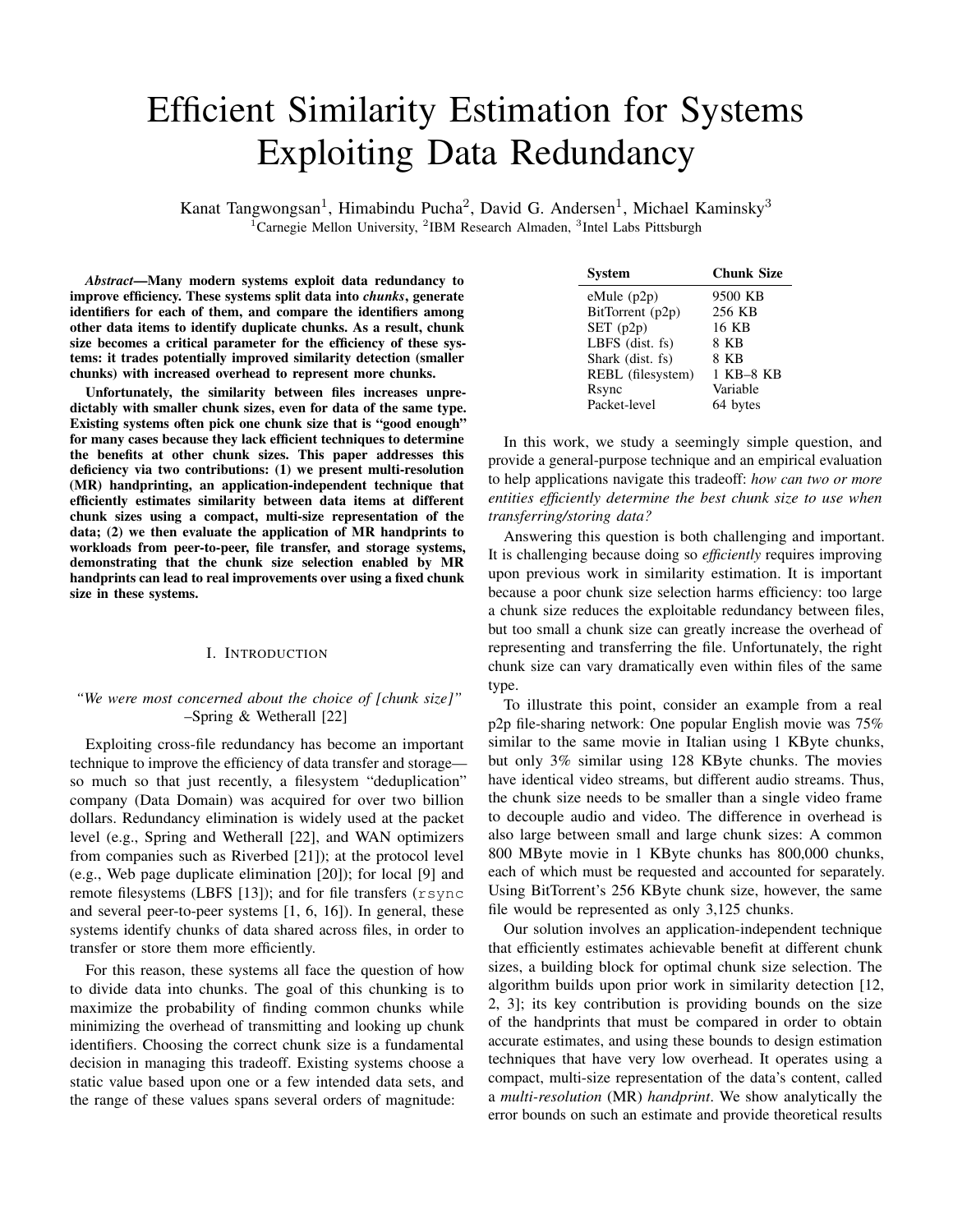indicating how many chunks must be included in the MRhandprint, at different sizes, so that the similarity estimate falls within those bounds (Sections III, IV). Although the techniques presented here are not tied to any particular chunking scheme, in this paper, we focus on Rabin-based chunking and in this particular case, a chunk size refers to the expected chunk size.

We empirically evaluate our algorithm using workloads from a p2p file system and an RPM/ISO mirror site. Our results suggest that an MR-handprint consuming 0.15% of the size of the file can be used to estimate to within 5% (and often much more closely) the similarity between two files at chunk sizes of 1, 2, 4, ..., 128 KBytes (plausible chunk sizes in a p2p file transfer system).

We then illustrate the utility of multi-resolution handprinting in both our workloads. As discussed in Section V, in the p2p scenario, MR-handprinting identifies that only a small fraction of files actually benefit the most at a static chunk size of 16 KBytes (as used in [16]); 40% of the file transfers would have higher performance with larger chunk sizes, and  $\sim 60\%$  of the transfers would have higher performance with chunk sizes smaller than 16 KBytes. Similarly, in the RPM/ISO scenario,  $\sim$  20% of files can be transferred faster with a larger chunk size, while  $\sim 80\%$  of files benefit from smaller chunk sizes.

## II. MOTIVATION AND BACKGROUND

## *A. Why different chunk sizes?*

We motivate this work by presenting the observation that led to this research: the drastically different similarity observed at different chunk sizes for different types of objects, and for different objects of the same type. We first examine a handful of example files sampled from a p2p file sharing system and a collection of ISO/RPM files to understand similarity at different chunk sizes; we examine a larger collection of files in Section V. We begin with two definitions:

Splitting data into chunks: Rabin Fingerprinting. In this paper, we adopt the now-common technique of dividing objects into chunks using content-determined boundaries, which render the chunk divisions insensitive to small insertions or deletions. This technique, termed Rabin fingerprinting and first used in LBFS [13], runs a sliding-window hash, covering about 40 bytes, over the data, declaring a chunk boundary whenever the k-lowest-order bits of the hash (of those 40 bytes) are zero. For efficiency, it uses Rabin polynomial fingerprints as the hash [19]. The value of k determines the expected chunk size.<sup>1</sup> The effect of choosing boundaries based upon the content of the object is that an edit that adds or removes a small amount of data will only change the chunking in a local area of the object, but the rest of the object will still have the same chunks as before.

Similarity Metric. We define the similarity between two sets of chunks  $A$  and  $B$  as:

$$
s(A, B) = \frac{|A \cap B|}{|A|}
$$

<sup>1</sup>We follow the LBFS example and also set a minimum and maximum chunk size as a function of the expected chunk size to bound the resulting chunk sizes under pathological inputs.

This definition matches the goals of a system exploiting redundancy—it is, in essence, a measure of how useful object B is when trying to transfer/store object A. (This notion of similarity, originally called *containment*, was proposed and studied by Broder [2] and Broder et al. [3]).

**Similarity in Real-World Files:** Figures  $1(a)$ ,  $1(b)$ , and  $1(c)$ show similarity vs. chunk size for a small set of audio, video, and software files, respectively. Each graph has four lines, with each line showing how similar one pair of files was as the chunk size increases from 1 KByte to 128 KBytes.

For instance, in the ISO/RPM files graph (Figure 1(c)), the top line (Example 1) shows the similarity between two install discs for Yellowdog Linux, one from March 2003 and one from May 2003. In contrast, the line that drops drastically with chunk size (Example 2) is two source code RPMs of gcc, one  $qcc-2.96-128.7.2$  and the other  $qcc-2.96-113.$ 

These graphs illustrate that among individual files, some have roughly constant similarity across chunk sizes (and thus, could use a large chunk size to reduce overhead). Other files (e.g., Figure 1(a), example 3, and Figure 1(c), example 2) have similarity that "crashes" after a certain chunk size—but that optimal chunk size varies between different file types. Still, others have similarity that decreases more slowly, or linearly, with increasing chunk size.

These were, of course, only sixteen example file pairs out of the entire universe of files that users may wish to transfer, but we observe similar patterns in larger sets of files: In a large collection of video files, a small number of files are nearly 200x more similar at 1 KByte chunk size than they are at 128 KByte chunks. The decrease in video file similarity past 4–8 KBytes is striking, because of the interleaving effect mentioned earlier. In contrast, the similarity of audio files drops less sharply, because most similar audio files differ only in the first or last chunk.

### *B. Example: P2P File Transfers*

To provide context for the remainder of the paper, we briefly outline how we envision MR-handprints to be used in our example case study of p2p file transfer systems. This is neither the only use nor a complete design of a file-transfer system based upon MR handprints. A file transfer system augmented with MR handprints will involve the following steps<sup>2</sup>:

- (1) Identify candidate similar files (techniques proposed in [16] can be used);
- (2) Retrieve MR handprints for each candidate file;
- (3) Estimate similarity to desired file at different chunk sizes;
- (4) Determine the best chunk size to balance increased similarity with increased overhead;
- (5) Obtain the descriptor lists for the best chunk size; and
- (6) Transfer the file.

In this context, our work focuses on providing tools for steps 3 and 4 that keep the MR handprints small enough that step 2 remains practical. The MR handprints can be compact because they are only used for similarity estimation. The descriptor lists used in the actual transfer still contain full hashes of the chunks (e.g., 160-bit SHA-1 hashes as used in [16]).

<sup>2</sup>For details on a similarity based file transfer system, please refer to [16].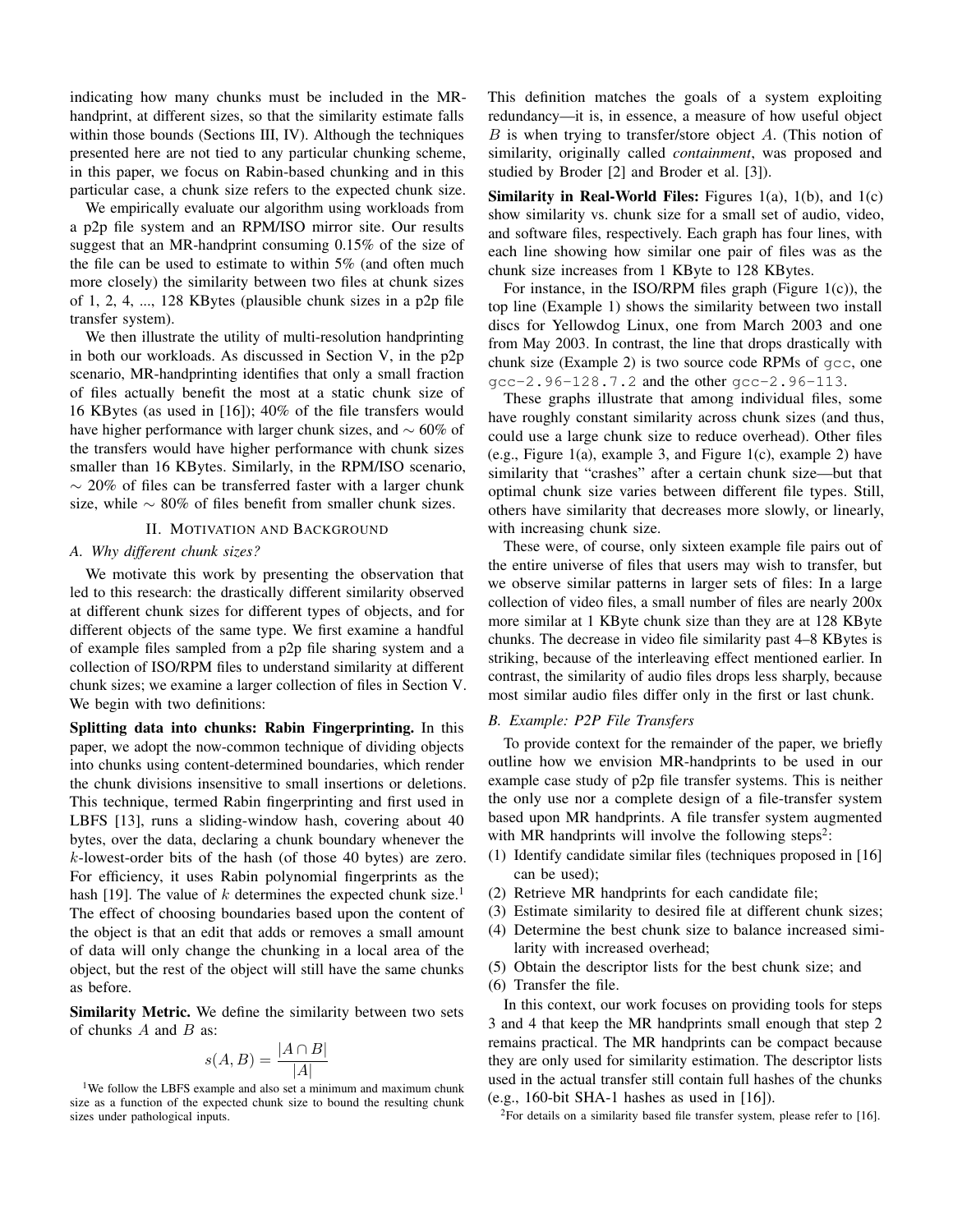

Fig. 1: Pair-wise similarity among files as chunk size is varied.

### III. ESTIMATING SIMILARITY

In this section, we present a design for lightweight MRhandprints and show that they provide accurate estimates of similarity. A MR-handprint is a compact representation of a data item (e.g., a file) with the property that given the MR-handprints of *any* two data items, their similarity at all chunk sizes of interest can be estimated efficiently. Our method of generating handprints follows the work of Broder [2] for estimating both our notion of similarity (which he calls containment) and the Jaccard coefficient; however, Broder's analysis did not provide a comprehensive guideline for picking the parameters to control the accuracy and size of the resulting handprints. More recently, Pucha et al. [16] proposed a constant-size handprinting scheme for detecting whether two files share *any* chunk and give a recipe for controlling the size of the handprint while ensuring high accuracy. Their handprinting scheme, however, does not lead to accurate similarity estimates in our setting.

Generating the multi-resolution handprint: The MR handprint contains, for each chunk size of interest, a subset of the hashes of the chunks in the data (e.g., a file). A chunk hash is included in the set if it is zero modulo some number  $k$ (e.g., if  $k = 8$ , then, in expectation,  $\frac{1}{8}$ th of the chunk hashes will be included in the handprint); i.e., for a set of hashes  $A$ ,  $\mathcal{H}(A) := \{ h \in A : h \text{ mod } k = 0 \}.$ 

Important to this definition is to note that inclusion in the set is a property of the chunk: if a chunk is in  $A$ 's handprint, that chunk will also be in the handprint of any file  $B$  that also contains the chunk. If the hash value of a chunk is effectively random (e.g., if the hash is secure), then any particular chunk essentially has a probability  $\alpha = 1/k$  of being included in the handprint (independent of other chunks)<sup>3</sup>.

We vary  $\alpha$ , which determines the handprint's size, based upon the chunk size for reasons we explain below. For implementation convenience, we round up to the nearest power of two. For example, in a p2p file sharing system,  $\alpha$  can be chosen as follows:

| Chunk Size $1KB$ $2KB$ $4KB$ $8KB$ $>16KB$ |  |                          |  |
|--------------------------------------------|--|--------------------------|--|
| $\alpha$                                   |  | $1/16$ $1/8$ $1/4$ $1/2$ |  |

 $3$ Formally, each chunk  $e$  is associated with a Bernoulli random variable  $b_e \sim \text{Be}(\alpha)$ ; we define  $\mathcal{H}(A) = \{h \in A : b_h = 1\}.$ 

These values are slightly more conservative than necessary (the fraction of chunks included could be somewhat smaller), but they produce highly accurate estimates while resulting in an MR-handprint that is only  $0.15\%$  the size of the file (using 40-bit hashes as described in Section III-B).

Estimating similarity using two handprints: The process is simple: Count the fraction of fingerprints in  $A$ 's handprint that also appear in  $B$ 's handprint. Use this fraction as an estimate of how similar  $A$  and  $B$  are. In other words,

use 
$$
\frac{|\mathcal{H}(A) \cap \mathcal{H}(B)|}{|\mathcal{H}(A)|}
$$
 as an estimate of  $\frac{|A \cap B|}{|A|}$ 

## *A. MR-Handprint Accuracy*

We need to answer two key questions before using MRhandprinting in a system:

- (1) What fraction of chunk hashes should be included in the handprint for a particular chunk size?
- (2) How accurate is the similarity estimate?

More concretely, we wish to understand the probability that the estimated similarity differs from the true similarity by more than a small amount  $\delta$ . In particular, we study Pr  $\left|\hat{s} - s\right| \leq \delta$ , where s is the true similarity, and  $\hat{s}$  the estimated similarity.

The variable we control is  $\alpha$ , the probability that a given chunk is included in the handprint. By increasing this probability, we expect to decrease the error.

We attack this problem in two ways. First, we numerically compute the probability that an estimate is within  $\delta$  for a few values of  $\delta$ ,  $\alpha$ , and |A| that we are particularly concerned with. Because this numerical evaluation is computationally intensive, we then derive a weaker, but tractable, lower bound on the confidence that can provide an understanding of how the confidence scales with chunk size, the number of chunks, and  $\alpha$ . (The theoretical bounds are also useful for estimating confidence for data whose size is too large to directly compute.)

Confidence interval result summary: Table I shows the probability that the similarity estimates are within 5% for a large data item (32K chunks). Two things are clear: First, the confidence values are high. Using a handprint that contains only 1 chunk in 32 still results in an estimate that is within 5% of the true value 98% of the time. Second, the theoretical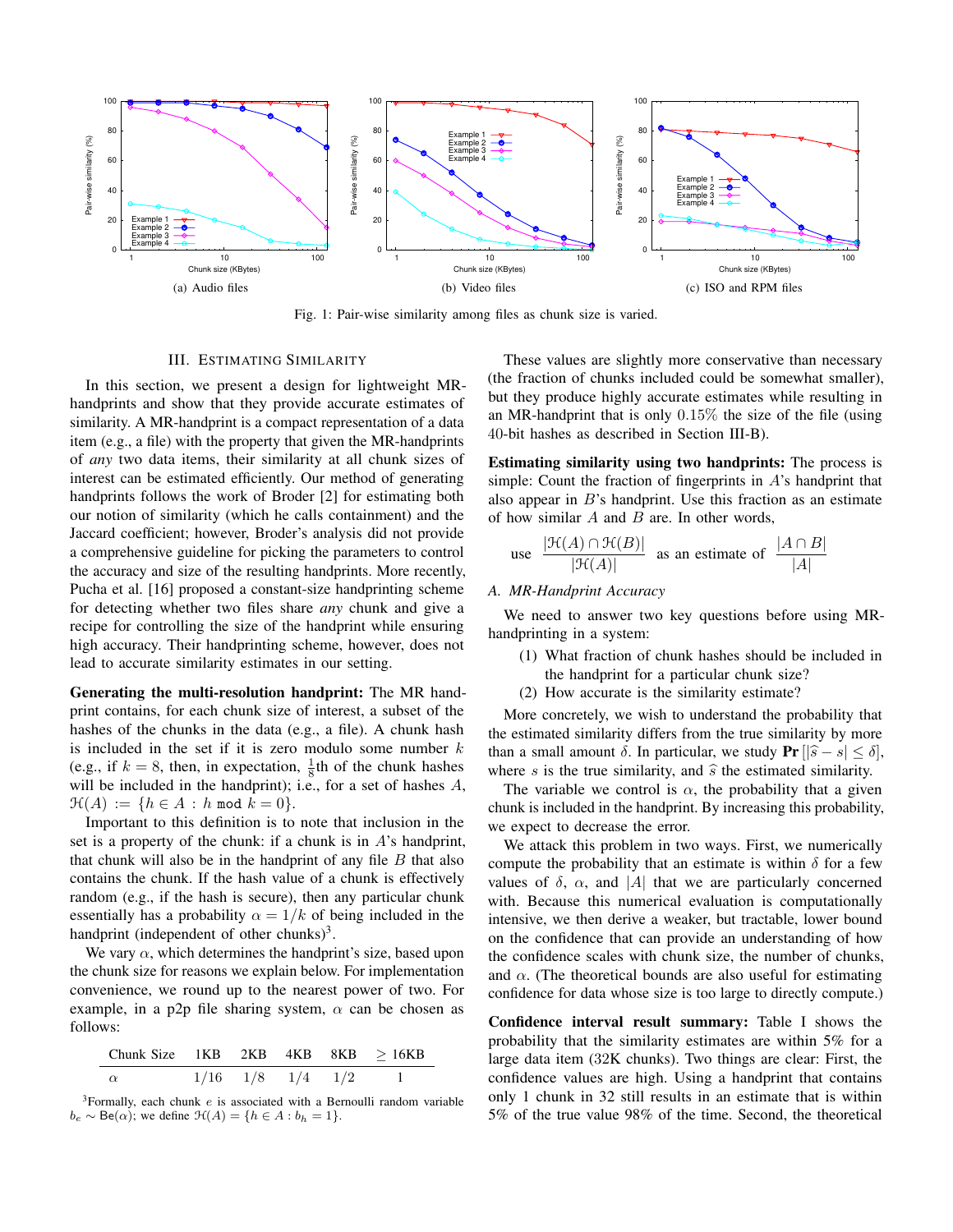| <b>Inclusion Probability</b><br>$(\alpha \text{ value})$ | Confidence<br>(bounds) | Confidence<br>(numerical) |
|----------------------------------------------------------|------------------------|---------------------------|
| $\alpha = 1/2$                                           | $\approx$ 1            | $\approx$ 1               |
| $\alpha = 1/4$<br>$\alpha = 1/8$                         | > 0.999<br>0.982       | > 0.999<br>> 0.999        |
| $\alpha = 1/16$                                          | 0.758                  | > 0.981                   |
| $\alpha = 1/32$                                          | 0.234                  | > 0.978                   |

TABLE I: Confidence that similarity estimate is within 5% ( $\delta = 0.05$ ) as the fraction of chunk hashes included in the MR-handprint varies ( $\alpha$ ).  $|A| = 32,768$ ; files are 50% similar ( $s = 0.5$ ).



Fig. 2: Numerically calculated confidence probability with 2048 chunks,  $\delta = 0.05$ , and  $\alpha = 1/8$ .

bound is not very tight for smaller values of  $\alpha$ , but it provides a useful answer when the number of chunks is large: choosing  $\frac{1}{8}$  or  $\frac{1}{16}$ th of the 1 KByte chunks provides very high confidence that the estimate is within a few percent. As described later, using an MR-handprint with this fraction of chunks results in the MR-handprint with  $\approx 0.15\%$  of the original content size, which seems a reasonable overhead.

Directly calculating the confidence values: We derive an expression for the probability that  $|\mathcal{H}(A) \cap \mathcal{H}(B)| = x$  and  $|\mathcal{H}(A)| = y$ . Let

$$
f(x,y) = \alpha^{y} (1-\alpha)^{|A|-y} {s|A| \choose x} { (1-s)|A| \choose y-x}.
$$

The confidence probability, then, is  $\sum_{(x,y)\in\Gamma} f(x, y)$ , where  $\Gamma = \{ (x,y) : |s-\frac{x}{y}| \leq \delta, 0 \leq y \leq |A|, \text{ and } y + |A \setminus B| \leq x \leq \delta, 0 \leq y \leq |A|, 0 \leq y \leq |A|, 0 \leq y \leq 1 \}$  $\min(s|A|, y)$ . To compute this exact confidence probability, we sum the probability of all possible outcomes in which the additive error is at most  $\delta$ . This calculation takes about 20 minutes to perform for  $|A| = 10,000$ —fast enough for offline computation, but too slow for on-line use. Since the computation time grows rapidly with  $|A|$ , when the number of chunks is large, we are limited to the theoretical bounds established in the following section.

To understand how the confidence probability varies with similarity level, Figure 2 shows the confidence probability at different similarity level for  $|A| = 2048$  and  $\alpha = 1/8$ . The lowest confidence is when  $s = 0.5$ . We therefore use this value of similarity in Table I.

Confidence Bounds: We establish a theoretical bound for **Pr**  $\left|\left|\hat{s}-s\right|\right|\leq \delta$ , the probability that the similarity estimate is

within  $\pm \delta$  of the true similarity, as a function of the data size  $|A|$ , the true similarity s, and the fraction of chunk hashes in the handprint  $\alpha$ .

Let us begin by stating a useful observation: the intersection of the two handprints is the handprint of the intersection of two set of chunks (i.e.,  $\mathcal{H}(A) \cap \mathcal{H}(B) = \mathcal{H}(A \cap B)$ ). This is because as noted earlier, inclusion in the handprint is a property of the chunk.

Now we can lower-bound the confidence probability of the overall estimate by bounding the error probability of two "bad events"—an excessive error in the denominator (the size of the handprint of A) and in the numerator (the intersection of the two data items) of the similarity estimate—and then bounding the probability that neither error occurs. Let  $\lambda$  be a parameter to be set later.

#### (1) Bad event for denominator:

$$
\mathcal{E}_1 := \{ \big| |\mathcal{H}(A)| - |A|\alpha| > \lambda |A|\alpha \}
$$

(2) Bad event for the numerator: Recall  $|A \cap B| = |A|s$ .

$$
\mathcal{E}_2 := \{ \big| |\mathcal{H}(A \cap B)| - |A|s\alpha| > \lambda |A|s\alpha \}
$$

If neither bad event occurs, then the estimate error  $\delta$  is less than  $\frac{2\lambda}{1-\lambda}s$ , so we set  $\lambda = \frac{\delta/s}{2+\delta/s}$ . Note that the overall probability of both conditions is at least the probability of them both occurring independently, and so we can calculate the confidence probability as  $(1 - Pr[\mathcal{E}_1])(1 - Pr[\mathcal{E}_2])$ . This is possible because the events  $\overline{\varepsilon}_1$  and  $\overline{\varepsilon}_2$  are negatively dependent e.g., the size of A's handprint *must* be larger than the size of the intersection of A and B's handprint, so the probability of  $\overline{\mathcal{E}}_1$  occurring, given that  $\overline{\mathcal{E}}_2$  occurred, is *at least* as high as the probability of  $\overline{\mathcal{E}}_1$  occurring alone.

Finally, we bound the above bad probabilities using the Chernoff bounds, resulting in the following theorem:

**Theorem 1.** Let  $\lambda = \frac{\delta/s^2}{2+\delta/s^2}$ . The probability  $Pr\left[|\hat{s}-s| \leq \delta\right]$ *is at least*

$$
\big(1-2e^{-\frac{\lambda^2}{2}\cdot\frac{\alpha|A|}{(1-\alpha)+\lambda(1-2\alpha)/3}}\big)\big(1-2e^{-\frac{\lambda^2}{2}\cdot\frac{\alpha s|A|}{(1-\alpha)+\lambda(1-2\alpha)/3}}\big)
$$

*Proof Sketch.* First, write the size of a handprint as a sum of indicator random variables:

$$
|\mathfrak{H}(A)| = \sum_{e \in A} \mathbf{1}_{\{e \in \mathfrak{H}(A)\}} = \sum_{e \in A} X_e,
$$

where  $X_e \sim \text{Be}(\alpha)$ . Thus,  $\mathbf{E} [|\mathcal{H}(A)|] = \alpha |A|$  and  $\mathbf{E} \left[ \left| \mathcal{H}(A) \cap \mathcal{H}(B) \right| \right] = \alpha |A \cap B|$ . Then we lower bound  $\mathbf{Pr} \left[ \mathcal{E}_1 \right]$ and  $Pr[\mathcal{E}_2]$  using the Chernoff bounds (e.g., [10]). As observed earlier,  $\Pr\left[|\hat{s}-s| \leq \delta s\right] \geq (1 - \Pr\left[\overline{\mathcal{E}}_1\right])(1 - \Pr\left[\overline{\mathcal{E}}_2\right])$ , so plugging in the lower bounds vields the desired result plugging in the lower bounds yields the desired result.  $\Box$ 

Understanding the bounds. First, and most importantly, *as the chunk size increases, we must increase the fraction of chunks included in the handprint to maintain a constant error probability.* Note that in the formula, the numerator depends on  $\alpha$ |A|—that is, the accuracy decreases as the number of chunk hashes decreases. The denominator also depends on  $\alpha$ —the accuracy increases as more chunks are included. As a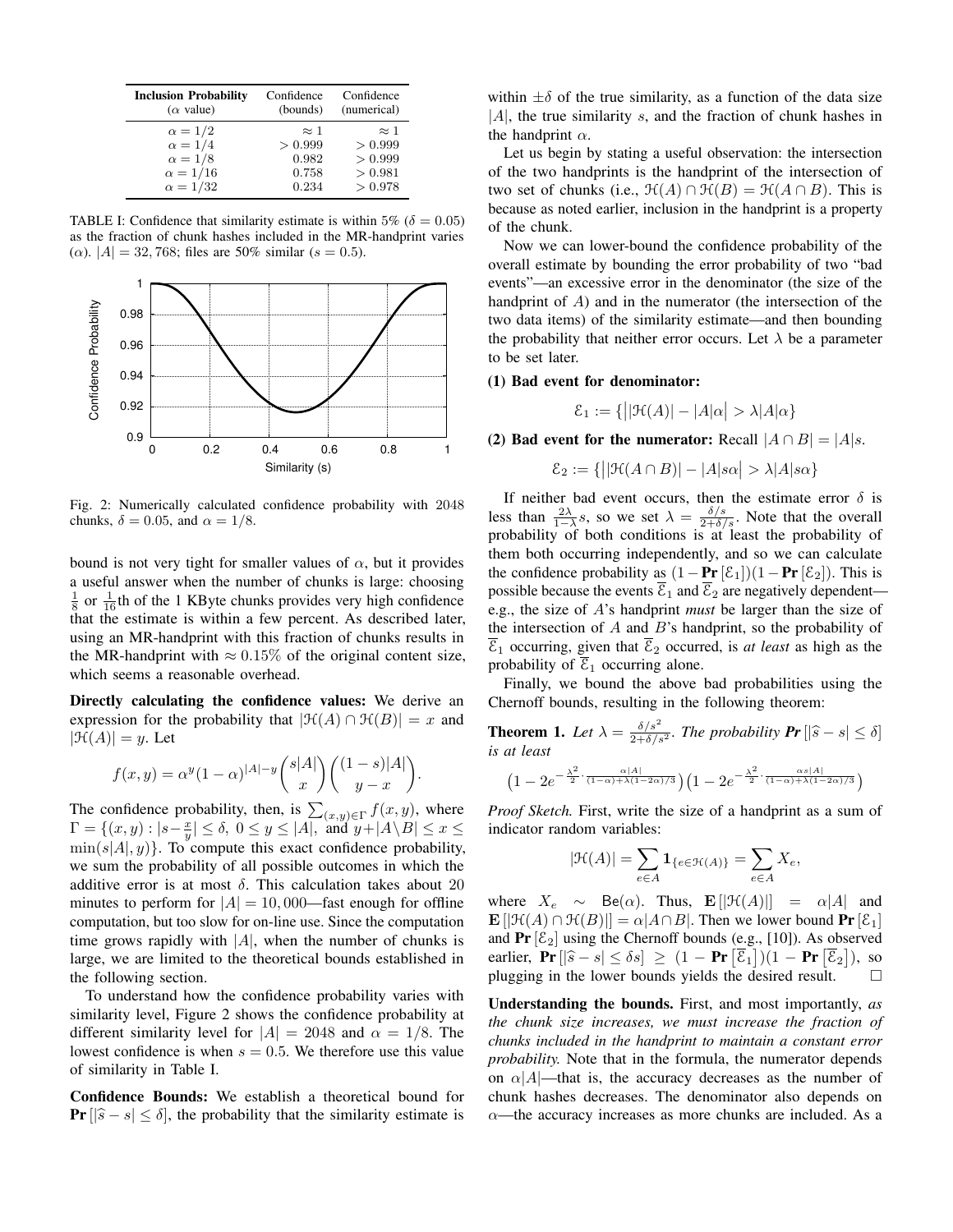result, doubling the chunk size halves  $|A|$ , so to keep the error probability,  $\alpha$  must increase to  $(\frac{2\alpha}{1+\alpha})$ . As noted earlier, in our implementation, we round these numbers to nearby powers of two fractions (1/8, 1/16, etc.) for efficient computation.<sup>4</sup>

Second, *the error probability decreases with increasing number of chunks.* Because finding similar items is most important for larger data items whose transfer time is long, this means that a setting of  $\alpha$  that works for the minimum size data of interest will work for all data sizes of interest.

Finally, *the confidence of the bound increases with increasing similarity—but this differs from the directly calculated numbers.* This difference shows part of the reason the theoretical bounds are not tight: they ignore the dependence information between the numerator and the denominator; our analysis simply made use of negative dependence. This provides guidance for future work in tightening the bounds we have established.

# *B. Reducing MR Handprint Size*

Next we explore how many bits are needed to represent each chunk's hash in order to maintain high confidence in the accuracy of the similarity estimate, while reducing the size of the MR-handprint. The answer, which we derive below, is that it suffices to use 40 bits to represent each chunk ID in the MR-handprint. (Recall that the MR handprint for a 1-gigabyte file would contain up to 256,000 chunk hashes, so this savings is substantial.)

Thus far, we have relied upon the common assumption that the output of a cryptographically strong hash function (i.e., 160-bit SHA-1) produces a unique identifier for each chunk. Although this is certainly a safe way to proceed, our similarity estimation does *not* require cryptographically strong identifier generation, merely IDs that, with high probability, are unique. More concretely, assuming we wish our estimates of similarity to be within  $\delta$  (e.g., 1%, 5%, etc), then we can tolerate a small possibility of collision, as long as the collisions do not reduce the estimate's accuracy past a tolerance. Our analysis below closely parallels Broder's analysis for the Jaccard coefficient [2].

Formally, let  $f$  be a (random) function from the set of all possible chunks to the set of  $\ell$ -bit binary strings. Intuitively, if  $\ell \gg \log_2(|A|)$ , then the output of the hash function should be unique over the possible set of input chunks. But how large is large enough, given our goal of not having more than a small percentage error? To answer this question, first we note that

$$
\mathbf{E}\left[|f(A)|\right] \approx |A| - {|A| \choose 2} / 2^{\ell}.
$$
 (1)

.

Therefore, in the context of similarity estimation, if  $\ell$  is large enough, the quantity  $\frac{|f(A) \cap f(B)|}{|f(A)|}$  is a good approximation for  $|A \cap B|$  $\frac{A||B||}{|A|}$ . To quantify this relationship more precisely, we first examine the probability that there are substantially more unique input chunks than output hashes when hashing to  $\ell$ -bit strings. Using Markov's inequality and Equation (1), we can show that

$$
\Pr\left[|A| - |f(A)| \ge 1/\delta\right] \le \delta \cdot \binom{|A|}{2} / 2^{\ell}
$$

 ${}^4\alpha$  can actually increase somewhat more slowly:  $\frac{1}{16}$ ,  $\frac{2}{17}$ ,  $\frac{4}{19}$ ,  $\frac{8}{23}$ ,  $\frac{16}{31}$ , ....

If we wish to tolerate no more than  $1\%$  error in the similarity estimation due to collisions, we can use this bound to compute the minimum size of  $\ell$ . 4 GBytes of data has approximately  $2^{22}$  total 1 KByte chunks, and so the MR-handprint contains  $\frac{1}{8}$ th of those, or  $2^{19}$  chunks. If we desire accuracy within 1%  $(δ = 0.01)$ , then, with 40-bit hashes:

$$
\Pr\left[|A| - |f(A)| \ge \frac{1}{0.01 \cdot |A|}\right] \le \frac{0.01}{2^{19}} \cdot \frac{\binom{2^{19}}{2}}{2^{40}} \le 2.38 \times 10^{-9}
$$

In other words, for a 4 GByte file, by using only 40 bits of the hash, we have roughly a one-in-a-million chance of the similarity estimate being wrong by more than 1% due to collisions. (The chance of having *any* collisions is less than 25%, and allowing 1% error in estimation means that we can have roughly 5,000 collisions before causing excess error.) 40 bits gives substantial room for growth: A 128 GByte file would have only a 1 in 100,000 chance of having a similarity estimate wrong by more than  $1\%$  due to collisions.<sup>5</sup>

## IV. EVALUATION: ACCURACY

How accurately do MR-handprints estimate similarity, using our chosen parameters to perform handprinting? We evaluate MR-handprinting using a large data set of real files from the Web, FTP sites, and file-sharing networks. We begin by examining the data sets and evaluation methods.

## *A. Methods*

Data sets. We examined several large software collections as well as an existing data set of 1.7 TB of files downloaded from popular file-sharing networks.

*ISO/RPM data set:* The data in this set was collected via HTTP downloads from various software mirrors. Our data consisted of 17 GBytes of ISO files of various Linux distributions, 11 GBytes of different versions of Linux kernel RPMs, 1.2 GBytes of gcc RPMs and 1 GByte of perl RPMs.

*p2p data set:* This data set consists of files downloaded from the eDonkey and Overnet networks for three months between November 2006 and February 2007. The set was biased towards possibly-popular content: groups of unique files returned as search results for a given search query. The set includes "popular" content, chosen from Billboard top ten audio tracks and video box office results, and "unpopular" search terms from top song collections from 1990–2000 as well as from one of the data set collector's personal Netflix history. The data set includes download results from 15 popular and

<sup>5</sup>We note that one can achieve a slightly more compact encoding by using a Bloom filter to store the chunk hashes that make up the MR-handprint for a particular size. Using this technique can reduce the per-hash storage required to about 34 bits per chunk. We do not present this optimization here because it requires that a system making use of it now to represent the file using *three* mechanisms—the full chunk list for data transfer; the bloom-filter MR handprint; and a list of small chunk hashes for the target file to use to search within the bloom-filter handprint. This optimization may still be worthwhile in a system that compares the target file against *many* remote files.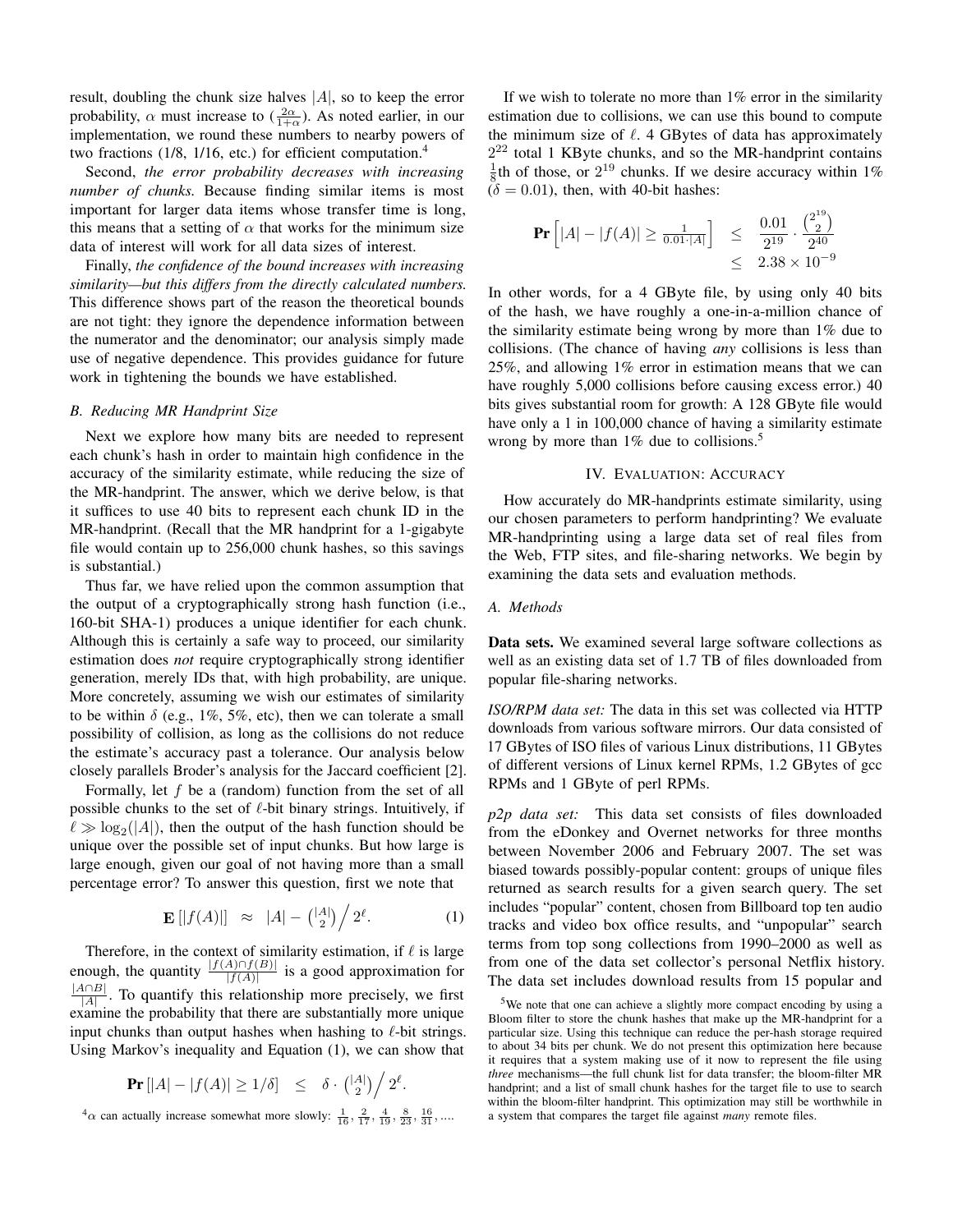| <b>Scheme</b>                       | <b>P2P</b> Data set |        |      |                  |        | <b>ISO/RPM</b> Data set |                |        |      |                  |        |      |
|-------------------------------------|---------------------|--------|------|------------------|--------|-------------------------|----------------|--------|------|------------------|--------|------|
|                                     | 1-KByte Chunks      |        |      | 128-KByte Chunks |        |                         | 1-KByte Chunks |        |      | 128-KByte Chunks |        |      |
|                                     | Avg                 | Stddev | Max  | Avg              | Stddev | Max                     | Avg            | Stddev | Max  | Avg              | Stddev | Max  |
| $(\alpha = 1/8, 40 \text{ bits})$   | 0.00                | 0.001  | 0.16 | 0.01             | 0.027  | 0.97                    | 0.00           | 0.002  | 0.11 | 0.00             | 0.003  | 0.94 |
| $(\alpha = 1/8, 160 \text{ bits})$  | 0.00                | 0.001  | 0.16 | 0.01             | 0.027  | 0.97                    | 0.00           | 0.002  | 0.11 | 0.00             | 0.003  | 0.94 |
| $(\alpha = 1/16, 40 \text{ bits})$  | 0.00                | 0.002  | 0.16 | 0.01             | 0.053  | 0.98                    | 0.00           | 0.003  | 0.45 | 0.00             | 0.004  | 0.94 |
| $(\alpha = 1/16, 160 \text{ bits})$ | 0.00                | 0.002  | 0.16 | 0.01             | 0.053  | 0.98                    | 0.00           | 0.003  | 0.45 | 0.00             | 0.004  | 0.94 |

TABLE II: Accuracy (absolute error) of different MR handprint sizes when estimating pair-wise similarity.

11 unpopular song title/artist pairs, plus 14 popular and 12 unpopular movie titles.

These data sets are appropriate for use in a similarity study because they include similar files, though it is certainly only a lower-bound on the number of similar files (e.g., for any given file, it includes some likely similar files, but the entire universe of p2p likely would contain additional files that are similar to the target file).

Obviously fake files are removed by eliminating files that rzip compressed more than 20%. This step is a good filter with one-sided error, because media files are already compressed and should not be further compressable (non-compressable fake files will, of course, remain). The audio files were then passed through an MP3-to-WAV converter, and only working files were retained.

Evaluation Method. We split each file in the data set with eight different chunk sizes (1, 2, 4, ..., 128 KBytes) using Rabin fingerprinting. For each pair of files in the data set, we compute the true pair-wise similarity using all of the chunk hashes in the files. We then estimate the pair-wise similarity for each pair of files using the MR-handprints. Where appropriate, we vary the  $\alpha$  parameter that determines the size of the handprints, and evaluate 160-bit vs. 40-bit hashes. We then measure the absolute error ( $|actual - estimated|$ ) in our estimate.

## *B. Accuracy of Similarity Estimation*

The accuracy of similarity estimation varies (potentially) with two factors: The fraction of chunks included in the MRhandprint and the number of bits used to represent the hashes in the handprint. Table II depicts the accuracy of using different handprint sizes (obtained by varying  $\alpha$  and  $\ell$ ).

40-bit fingerprints are sufficient. Using 40-bit fingerprints instead of 160-bit fingerprints does not measurably degrade the accuracy of similarity estimation, as evidenced by Table II.

 $\alpha$  is the most important determiner of accuracy. In general, increasing  $\alpha$  increases the accuracy of estimating the pair-wise similarity. As Table II shows, the estimates are not perfect (merely quite close). Increasing the fraction of chunks clearly improves the estimate quality, reducing the mean error and substantially reducing the maximum error. We conclude from these two factors that it is better to spend bits on including more chunk hashes than on reducing the already-tiny chance of hash collision by using 40-bit fingerprints.

 $\alpha$  must increase as the chunk size increases. Table II highlights the fact that the MR-handprints must contain a



Fig. 3: 98th percentile absolute similarity estimation error in the p2p data set using 40-bit chunk hashes. The upper line shows the increasing error with large chunk sizes when using a fixed  $\alpha = \frac{1}{8}$ . The error using variable- $\alpha$  MR handprints is close to zero for all chunk sizes.

greater fraction of the chunks for a larger chunk size. The lines for 128 KByte chunks show substantially higher error at  $\alpha = \frac{1}{8}$  than the 1 KByte chunk lines do. Figure 3 plots the 98th percentile error when using  $\alpha = \frac{1}{8}$ , showing that the error grows roughly linearly with each doubling of the chunk size. Using the variable- $\alpha$  MR handprints, the 98th percentile error is close to zero across all chunk sizes.

 $\alpha$  for 1 KByte chunk sizes. In the P2P data set, using  $\alpha = \frac{1}{32}$ of the chunks provides an accurate estimate (the stddev is at most  $\frac{1}{3}$  of a percent off). In the ISO/RPM data set, the files are smaller, so the error at  $\alpha = \frac{1}{32}$  is higher. Our default value of  $\alpha = \frac{1}{16}$  works well for both the P2P data set and the small RPMs. Based both upon this empirical success and the theoretical bounds from earlier, we use this as the starting  $\alpha$ value for the smallest chunks in the MR-handprint.

## V. EVALUATION: EFFECTIVENESS

The previous section showed that the similarity estimates provided by MR-handprints are accurate. In this section, we examine the application of MR-handprints to peer-to-peer file transfers (examining how many more sources of chunks an application could get by using MR-handprints instead of using a static chunk size) and storage systems (examining how much space the system could similarly save). The study reveals that commonly selected "compromise" chunk sizes (4, 8, or 16 KBytes for many research p2p systems) are very rarely the optimal chunk size—instead, a mix of larger chunk sizes (for files with large spans of identical data) and smaller chunk sizes (for files with tightly interleaved changes) provides substantially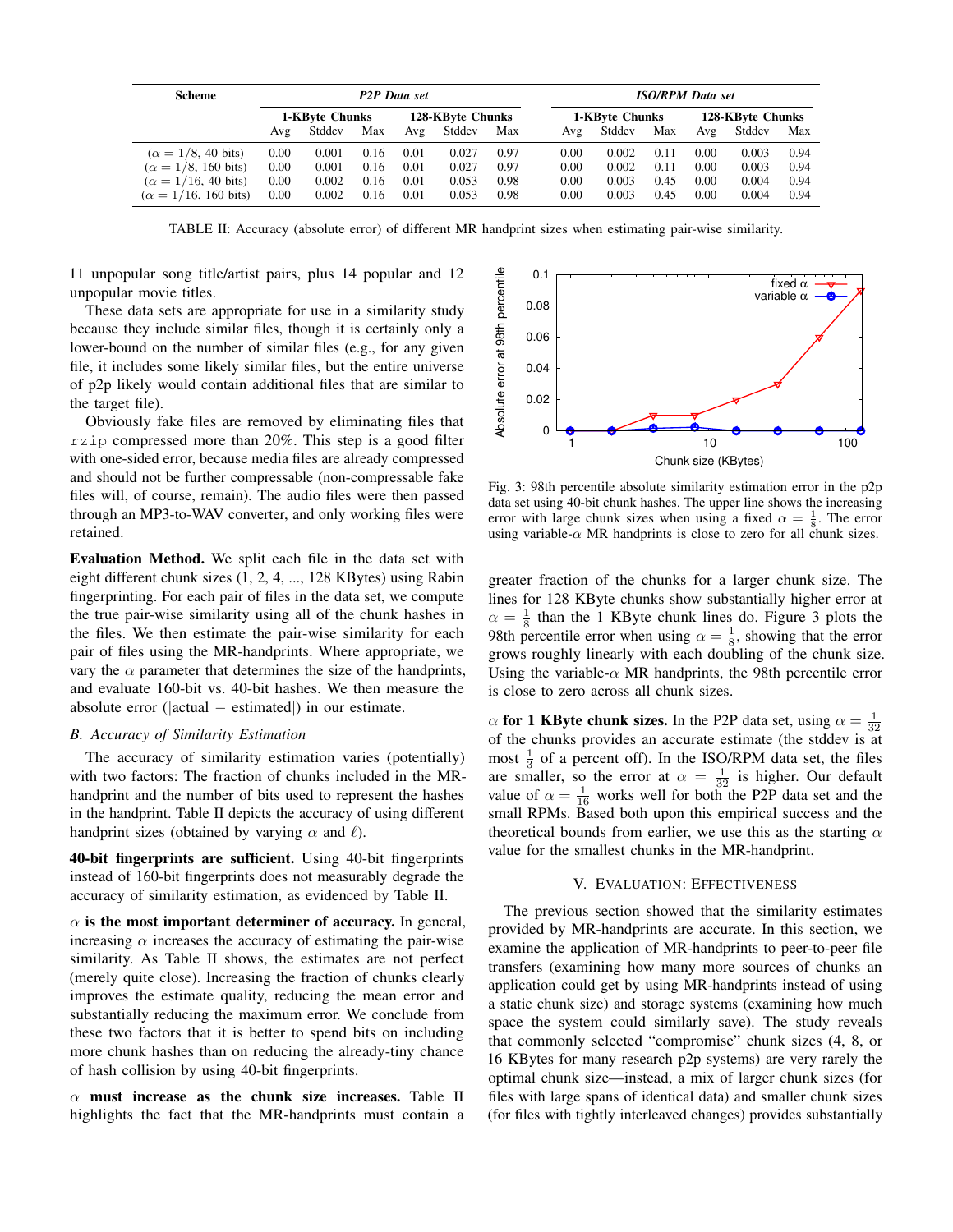more similarity for these systems to exploit with lower total overhead.

Using MR handprints to accurately estimate application metrics: A key result of this section is that the accurate similarity estimates from MR handprints are a good building block for determining metrics of interest to applications. We examine in this section two such potential metrics, selected from existing systems—creating realistic cost-benefit metrics is highly application-dependent and is not the focus of this paper. We view the development of a general cost-benefit analysis framework for evaluating this tradeoff as an interesting subject for future work, along with numerous other implementation issues of incorporating MR-handprints into real-world systems.

*Metric 1: Parallelism Gain*. The first metric is relevant to peerto-peer file transfers. *Parallelism gain* (or pgain) captures the expected benefit from exploiting similarity [16]. pgain measures the increase in the number of sources from which a p2p receiver can draw when exploiting similarity. For example, if every chunk is available from two sources, the *pgain* is 2; if 99% of chunks are available from only one source, and the remaining chunks are available from 1000 sources, the *pgain* is only barely above 1. For the ISO data set, we compute a file-level pgain (the number of files from which a chunk can come) as a coarse estimate of the number of sources.

The measure *pgain* is the harmonic mean of the number of sources/copies available for each chunk: Given sets  $A_0, A_1, \ldots, A_k$  of chunks, the pgain of  $A_0$  with respect to the pool of chunks  $\{A_0, \ldots, A_k\}$  is given by

$$
pgain_{A_0} := \frac{|A_0|}{\sum_{e \in A_0} 1/O_e},
$$
 (2)

where  $O_e$  is the number of sources or copies available for each chunk (i.e.,  $O_e := \sum_{i=0}^{k} \mathbf{1}_{\{e \in A_i\}}$ ).

*Metric 2: Compression Ratio.* The second metric we examine is relevant to both point-to-point transfers and storage systems. The compression ratio of a file represents what fraction of the file would need to be sent (or stored) if the receiver already possessed the other files in the set. Formally, the compression ratio of  $A_0$  with respect to a pool of chunks  $\{A_1, \ldots, A_k\}$  is computed as

$$
cr_{A_0} := \frac{|A_0 \cap \bigcup_{i=1}^k A_i|}{|A_0|} \tag{3}
$$

For both metrics, we ask two questions: First, how accurately can the MR-handprints be used to estimate the true value of the metric? Second, how much is the achieved value of the metric improved by using the best chunk size determined by MR handprints instead of using a statically-chosen chunk size?

MR-handprints accurately estimate pgain and compression ratio. Given the MR handprints, we estimate pgain in the same manner as similarity; using

$$
\frac{|\mathcal{H}(A_0)|}{\sum_{e \in \mathcal{H}(A_0)} 1/C_e} \quad \text{where } C_e = \sum_{i=0}^k \mathbf{1}_{\{e \in \mathcal{H}(A_i)\}}
$$

as an estimate for the pgain of  $A_0$  with respect to a pool of chunks  $\{A_0, \ldots, A_k\}$ . Note that only the handprints are needed to compute this expression. Compression ratio is estimated similarly. The resulting estimates are quite accurate—in fact, almost 70% of the files' estimates are perfect. Figures 4 (left) and 5 (left) show that the estimated pgain using MR handprints is quite close to the actual pgain value. The compression ratio estimates (Figure 6 (left)) have even higher accuracy: across all chunk sizes, the worst 98th percentile error was only 0.04.

Using the optimal chunk size improves pgain and compression. For MR handprint-based systems, we estimate the pgain and compression ratio using MR handprints at different chunk sizes, and pick the largest chunk size that gives the maximum benefit. We compare MR handprint-based systems to systems that statically pick a constant chunk size for all their files.

Figures 4 and 5 show the results for the p2p and ISO/RPM workloads. The leftmost figures show that the handprints nearly always provide optimal pgain—higher than that achieved by a 16 KByte static chunk size—while the rightmost figures show that they do so while allowing a large fraction of the files to use a substantially *larger* chunk size. Thus, as shown in the right panel of these figures, using MR-handprints to estimate the optimal chunk size can permit p2p applications to download from a larger number of sources while simultaneously having lower overhead for 20–40% of the files (percent of files that MR-handprint picks a size larger than 16K).

The results for compression ratio estimation are similar: Figure 6 (right) shows the distribution of optimal chunk sizes for transferring or storing the ISO repository. Like the p2p chunk sizes, the MR-handprint selected chunks were sometimes substantially larger than a static 8 KByte chunk size often used for filesystem compression. As shown in Figure 6 (left), compared to static 8 KByte chunks, using the optimal chunk size added substantial compression: 20% of the files compressed by an additional 30% of their original size (i.e., they went from being 70% of their original size to being 40% of their original size).

In summary, the case study shows that multi-resolution handprints can be used to efficiently select a chunk size that is always better than a static chunk size. The largest benefit from doing so is in selecting a large chunk size when there is little benefit from similarity, and selecting a small chunk size when files are quite similar. As a result, we believe that MRhandprints provide an attractive technique for dynamic chunk size determination in systems exploiting data redundancy.

## VI. RELATED WORK

Estimating File Similarity The work most related to ours is seminal work in estimating similarity, starting from Manber's technique of *shingling* [12], Broder's resulting use of it for clustering web pages by similarity [3], and its subsequent use for duplicate elimination [8] by Douglis et al. Shingling runs a sliding-window hash along the contents of a file, outputting a hash value each time the low-order bits are zero. The technique is much like that we explore, except that we consider the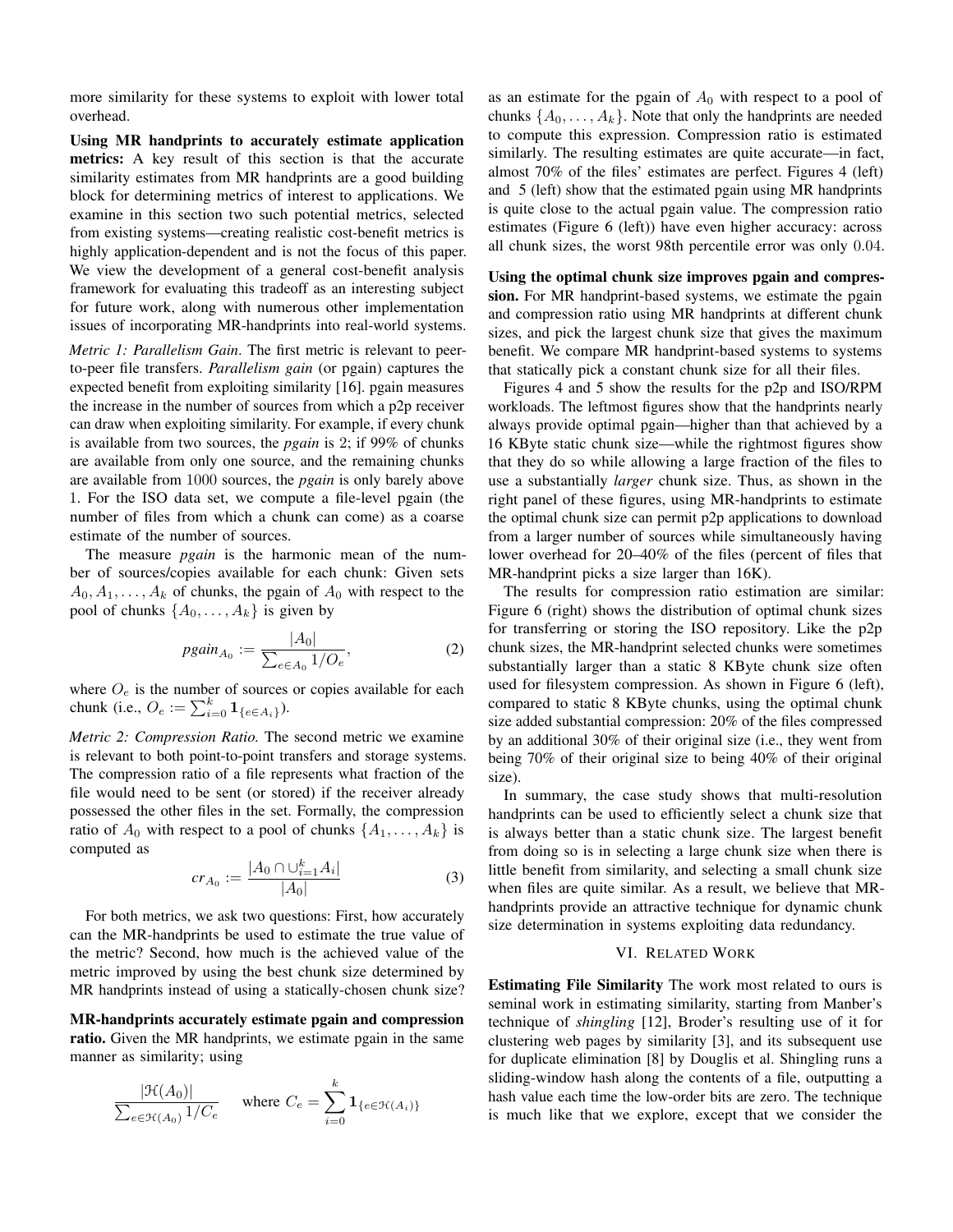

Fig. 4: Performance of MR-based scheme in a p2p file-transfer scenario (p2p data set); left: CDF of *pgain*, right: distribution of chunk sizes.



Fig. 5: Performance of MR-based scheme in a file-transfer scenario (ISO/RPM data set); left: CDF of *pgain*, right: distribution of chunk sizes.



Fig. 6: Performance of MR-based scheme in a storage deduplication scenario; left: CDF of compression ratio, right: distribution of chunk sizes.

question of *exploitable* similarity, looking at entire chunks of data, whereas Shingling examined possibly overlapping chunk hashes to establish a more fine-grained estimate of similarity.

Exploiting Similarity to Speed Transfers Several systems exploit similarity to reduce the amount of data that needs to be transferred when the receiver already has a copy of a similar file. rsync [25] selects a candidate file at the receiver (typically with the same name as the file being transferred), and runs a hash through this file to identify shared chunks. Remote Differential Compression [23] and dsync [17] extend this idea to efficiently search many files on the remote filesystem, while czip [14]

proposes a file format tailored for chunk-based search and transfer. These systems and others (such as the Low-Bandwidth filesystem [13], SET [16], and the Cooperative Filesystem [6]) typically pick statically sized chunks for their transfers, and can benefit from the techniques we propose.

Content-Based Naming The techniques we described should apply well to a large emerging class of systems that use contentbased naming (naming data based upon its hash, and frequently based upon lists of chunks, each named by their hash). This technique forms the basis for many modern peer-to-peer systems